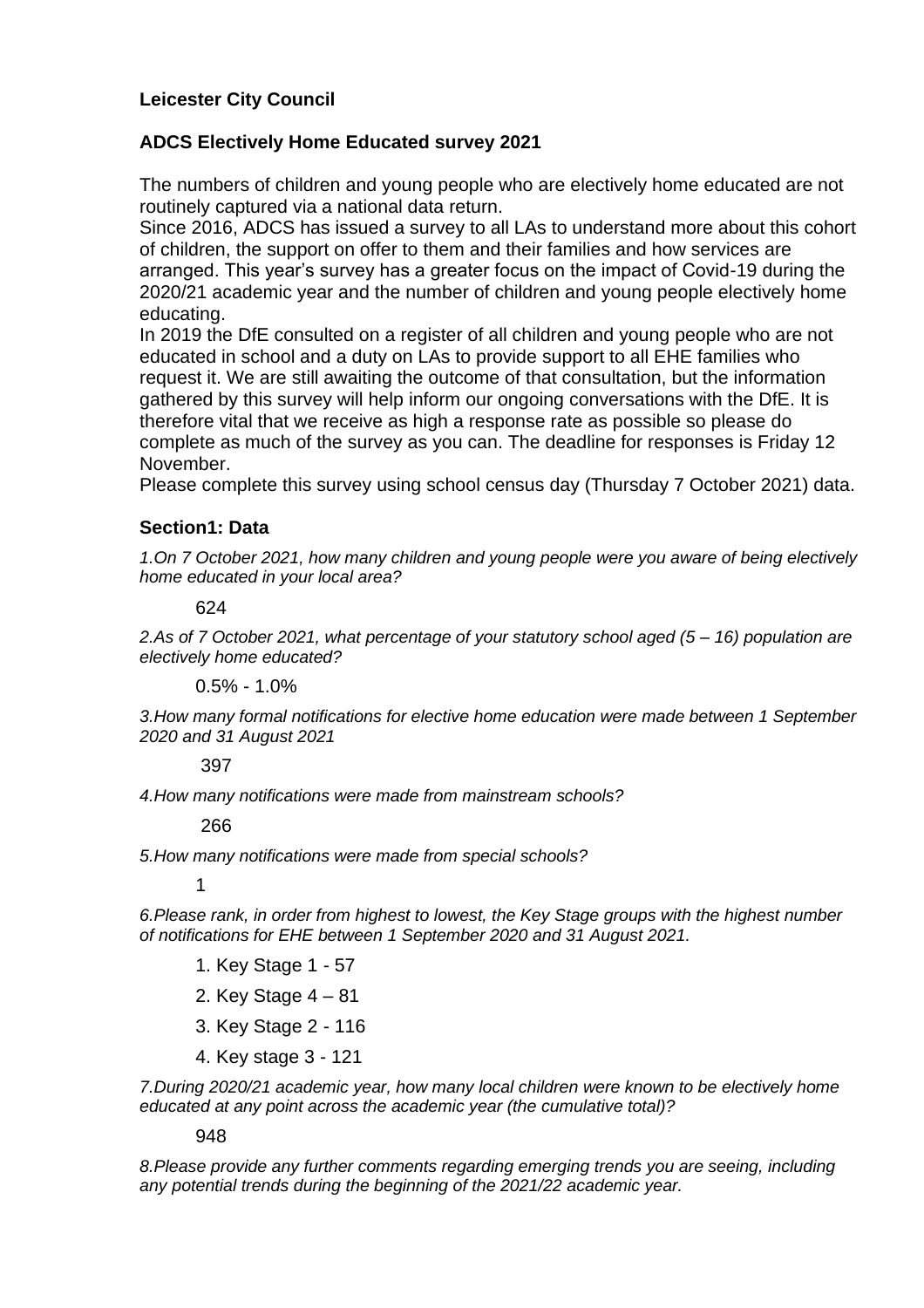Significant numbers of new EHE cases were from independent schools (same in previous year). Many children have returned to school.

## **Section 2: Cohort**

*9.Please indicate the top 3 reasons given by parents/carers for choosing to electively home educate, as captured on 7 October 2021*

Health/emotional health

Health concerns relating specifically to Covid-19

Philosophical or lifestyle choice

10. What percentage of the total number of children who are electively home educated have an *education, health and care plan (EHCP) as captured on 7 October 2021?* 

0-5%

## **Section 3: Support for EHE families**

*11.Has your offer of support for children and families who are electively home educating changed as a result of the pandemic? If yes, please choose the most relevant option(s) below.*

Telephone calls

*12.Please provide any further comments you may have in relation to Question 11.*

Due to pandemic and due to the number of cases, we moved to EWO contact being via telephone as first action. Then doorstep home visit if unable to contact. (Then referral to EHE Adviser as usual.

*13.How many schools/education settings in your LA offer to host external candidates for exams?* 

 $\Omega$ 

*14.How many other settings in your LA host external candidates for exams e.g. exam centres?* 

0

*15.Is current national guidance for LAs on elective home education clear? If no, please provide comments. If yes, please leave blank.*

It is clear that the guidance is not prescriptive about what constitutes a suitable education otherwise. What does assist is case law.

## **Section 4: Vulnerable children**

*16.Where an EHE child is identified as not receiving a suitable education, does your authority record this as a child missing education (CME)? If yes, how many were recorded as a CME? If no, please indicate this in your answer.*

36

*17.What percentage of your total elective home educating cohort are known (current) to children's social care e.g. are a child in need* 

0-5%

*18.What percentage of your total elective home educating cohort are known (historic) to children's social care e.g. are a child in need* 

6-10%